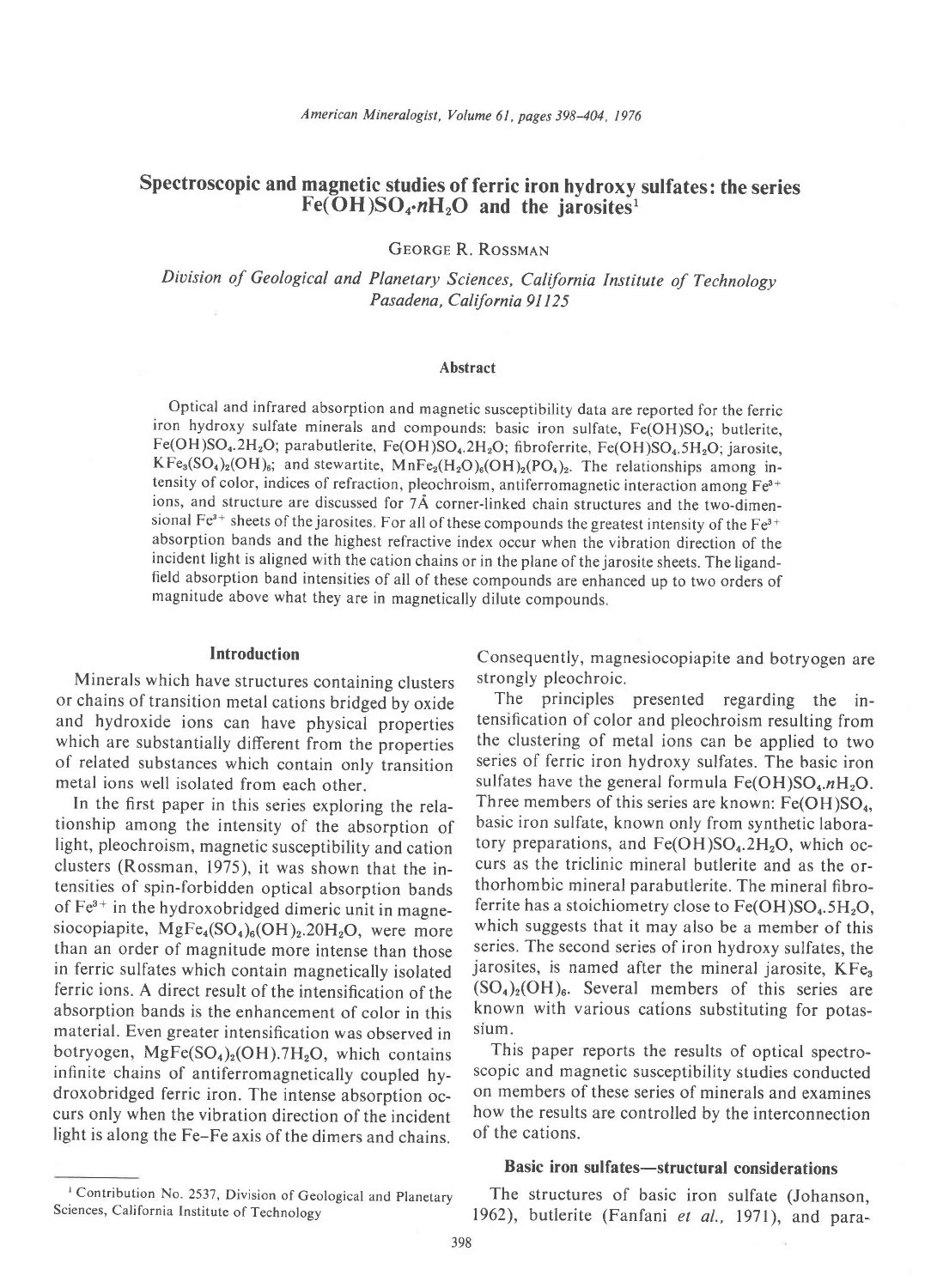butlerite (Borène, 1970) contain linear chains of  $Fe<sup>3+</sup>$ oriented parallel to each other. Each Fe<sup>3+</sup> in the chain is bridged by a single hydroxide ion and one sulfate group. In basic iron sulfate, the chains are interconnected through'sulfate groups, whereas in butlerite and parabutlerite the coordination about iron is completed by water molecules, and the chains are not cross-linked by sulfate tetrahedra.

Fibroferrite remains structurally uncharacterized. Cesbron (1964) concluded from X-ray studies that the mineral is hexagonal. Earlier studies reviewed by Cesbron had concluded that the mineral was either monoclinic or orthorhombic. These differences may be due to the ease with which the mineral dehydrates at room temperature to other uncharacterized phases.

# Refractive index, pleochroism, and structure correlations

In the hydroxobridged ferric iron cluster and chain compounds, the direction of the greatest color intensity is the vibration direction of the highest refractive index. This correlation is shown in Table l. In all cases, the refractive index has its greatest value when the electric vector of the incident light is aligned with the Fe-OH-Fe chains.

Crystals of Fe(OH)SO<sub>4</sub> are elongated along  $\gamma$ , which agrees with the observations of Posnjak and Merwin (1922). Johanson (1962) reported that the crystals are elongated along [001], which is also the direction of the Fe(OH)Fe chains. The hydroxobridged  $Fe<sup>3+</sup>$  chains in butlerite are parallel to [010]

TABLE 1. Refractive index-pleochroism correlation

| Compound               | $n_n$ and Color         |                      |                |                         |
|------------------------|-------------------------|----------------------|----------------|-------------------------|
|                        | ä                       |                      |                | References              |
| Fe(OH) SO <sub>2</sub> | 1.78<br>colorless       | 1.81<br>colorless    | 1.92<br>yellow | $\mathbf{I}$            |
| butlerite              | 1.59<br>colorless       | 1.68<br>faint yellow | 1.75<br>yellow | ı                       |
| parabutlerite          | 1.59<br>colorless       | 1.66<br>faint yellow | 1.75<br>yellow | $\overline{\mathbf{2}}$ |
| magnesiocopiapite      | 1.51<br>light yellow    | 1.54<br>colorless    | 1.57<br>yellow | 2, 3                    |
| botryogen              | 1.52<br>colorless       | 1.53<br>pale brown   | 1.58<br>yellow | 2,3                     |
| stewartite             | 1.63<br>colorless       | 1.658<br>pale yellow | 1.66<br>yellow | $\overline{2}$          |
|                        | ω                       | Ε.                   |                |                         |
| jarosite               | 1.82<br>brownish yellow | 1.72<br>colorless    |                | $\mathbf{2}^{\prime}$   |
| fibroferrite           | 1.53<br>colorless       | 1.57<br>yellow       |                | $\overline{2}$          |

(Fanfani et al., 1971) which is also the direction of  $\gamma$ . Lausen (1928) reported only weak pleochroism in butlerite from Arizona. However, the Arizona specimens used in this study were strongly pleochroic, varying from colorless to yellow. Bandy (1938) reported that for parabutlerite  $\gamma = [100]$ , the direction along which the Fe(OH)Fe chains run (Borène, 1970).

This correlation also applies to the hydroxobridged minerals reported in the first part of this series (Rossman, 1975). The hydroxobridged dimeric units are oriented along  $\gamma$  in magnesiocopiapite, and the chains of hydroxobridged Fe<sup>3+</sup> are aligned along  $\gamma$  in botryogen. The refractive index-pleochroism correlation is applicable to a wide variety of minerals containing cation clusters and chains.

#### Optical spectra

The optical spectra of the compounds which are known to contain only linear chains of hydroxobridged Fe<sup>3+</sup> display similar spectra. They have three salient characteristics:  $(1)$  the single crystal spectra are highly anisotropic; (2) in the direction of the intense color, the ligand-field spectrum of  $Fe<sup>3+</sup>$ appears as if only the first  $({}^{6}A_{1g} {\rightarrow} {}^{4}T_{1g})$  and the third  $({}^{6}A_{1g} {\rightarrow} {}^{4}A_{1g}, {}^{4}E_{g})$  bands of octahedral Fe<sup>3+</sup> are present; (3) the intensities of the absorption bands are greatly enhanced compared to the intensity observed in their magnetically dilute counterparts. These characteristics are observed in the spectra of the basic iron sulfates.

The spectrum of powdered  $Fe(OH)SO<sub>4</sub>$  in KBr pellets shows a broad absorption band at 945 nm, a shoulder at  $\sim$  490 nm located on a rising absorption, and a sharp band at 428 nm. The 945 nm band can also be observed in a powdered sample mulled with refractive index oil ( $n<sub>D</sub> = 1.700$ ). Determinations of the  $\epsilon$  value of the 945 nm band range from 2.8 to 3.6. Past experience with the determination of  $\epsilon$  values from the spectra of fine powders embedded in a supporting matrix is that the values are generally higher than those obtained from single crystals because of the tortuous path the light follows in traversing the sample. The true value, estimated to be 2.5, is still much greater than that of magnetically isolated ferric iron in octahedral oxygen coordination. The  $Fe(OH)SO<sub>4</sub> spectrum (not illustrated) is similar to$ that of parabutlerite.

In  $\gamma$ -polarization the spectrum of parabutlerite (Fig. 1) consists of the lowest energy  $Fe<sup>3+</sup>$  band at 912 nm ( $T_{1g}$ ) and the ( $^{4}A_{1g}$ , $^{4}E_{g}$ ) band at 426 nm. The  $\epsilon$ values, 2.5 and 28, respectively, are more than an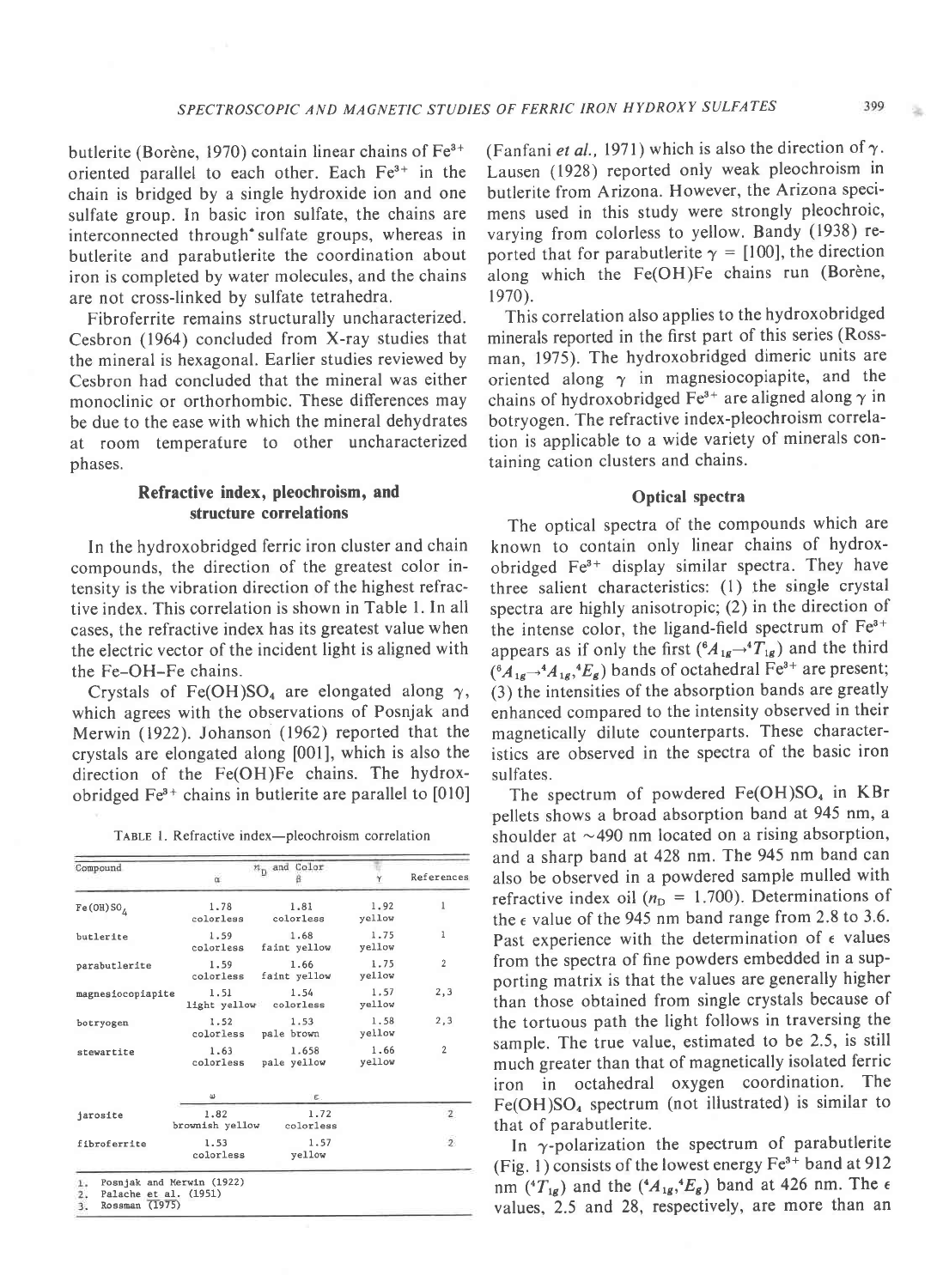

FIG. 1. Optical absorption spectrum of a parabutlerite crystal 20  $\mu$ m thick from Yazd, Iran, showing the intense absorptions in  $\gamma$ -polarization.

order of magnitude greater than the corresponding values for magnetically dilute ferric sulfates (Rossman, 1975). In  $\beta$ -polarization (Fig. 2) a Fe<sup>3+</sup> band occurs at 478 nm ( $\epsilon \sim 2.4$ ). Spectral data for other weaker Fe<sup>3+</sup> bands are included in Table 2.

The spectrum of butlerite is similar to that of para-



FIc. 2. Optical absorption spectrum of a parabutlerite crystal illustrating the enhancement of the first absorption band of  $Fe<sup>3+</sup>$  at 912 nm in  $\gamma$ -polarization and the 478 nm  $\beta$ -feature; crystal 300  $\mu$ m thick from Yazd, Iran.

butlerite. In  $\gamma$ -polarization the intensified bands occur at 920 nm ( $\epsilon$  = 2.4) and 424 nm ( $\epsilon$  = 33). In  $\beta$ polarization a band occurs at 488 nm ( $\epsilon \sim 2.8$ ) (Fig. 3).

It is possible that the 488 nm band in butlerite and the corresponding bands at  $\sim$ 490 nm in Fe(OH)SO<sub>4</sub> and 478 nm in parabutlerite correspond to the  ${}^6A_{1g}$ 

TABLE 2. Optical spectroscopic data

| Material               | Polarization | Absorption Bands        |                    |              |                          |
|------------------------|--------------|-------------------------|--------------------|--------------|--------------------------|
| Fe(OH) SO <sub>2</sub> | powder       | $945*$<br>$(\sqrt{23})$ | 0.490              | 428          |                          |
| butlerite              |              | 920                     | 488                | 424          |                          |
|                        | β            |                         | (2.8)              |              |                          |
|                        | γ            | (2.4)                   |                    | (33)         |                          |
| parabutlerite          |              |                         | 912 816 478        | 426          | 416                      |
|                        | $\alpha$     |                         | $-$ ( $0.07$ ) $-$ | $(\sim 0.8)$ | $\overline{\phantom{a}}$ |
|                        | β            |                         | $( ) - (2.4)$      |              |                          |
|                        | Υ            | $(2.5) -$               |                    | (28)         | ÷.                       |
| stewartite             |              | 880                     |                    | 428          |                          |
|                        | β            | (0.0.2)                 |                    | (1,1)        |                          |
|                        | γ            | (2.3)                   |                    | (55)         |                          |
| jarosite               |              | 933                     | 0472               | 434          |                          |
|                        | $\omega$     | (1.8)                   |                    | (33)         |                          |
|                        | ε            |                         |                    |              |                          |
| fibroferrite           |              | 840                     | 555                | 423          |                          |
|                        | ω            | (1.9)                   | (1.9)              | (11)         |                          |
|                        | ε            | (0.5)                   | (0.5)              | (6)          |                          |

\* wavelengths in mm; e values in parenthesis are expressed in liter<br>per mole per cm. Where e values are not tabulated, they either were too low to be accurately determined or the absorption band was not observed.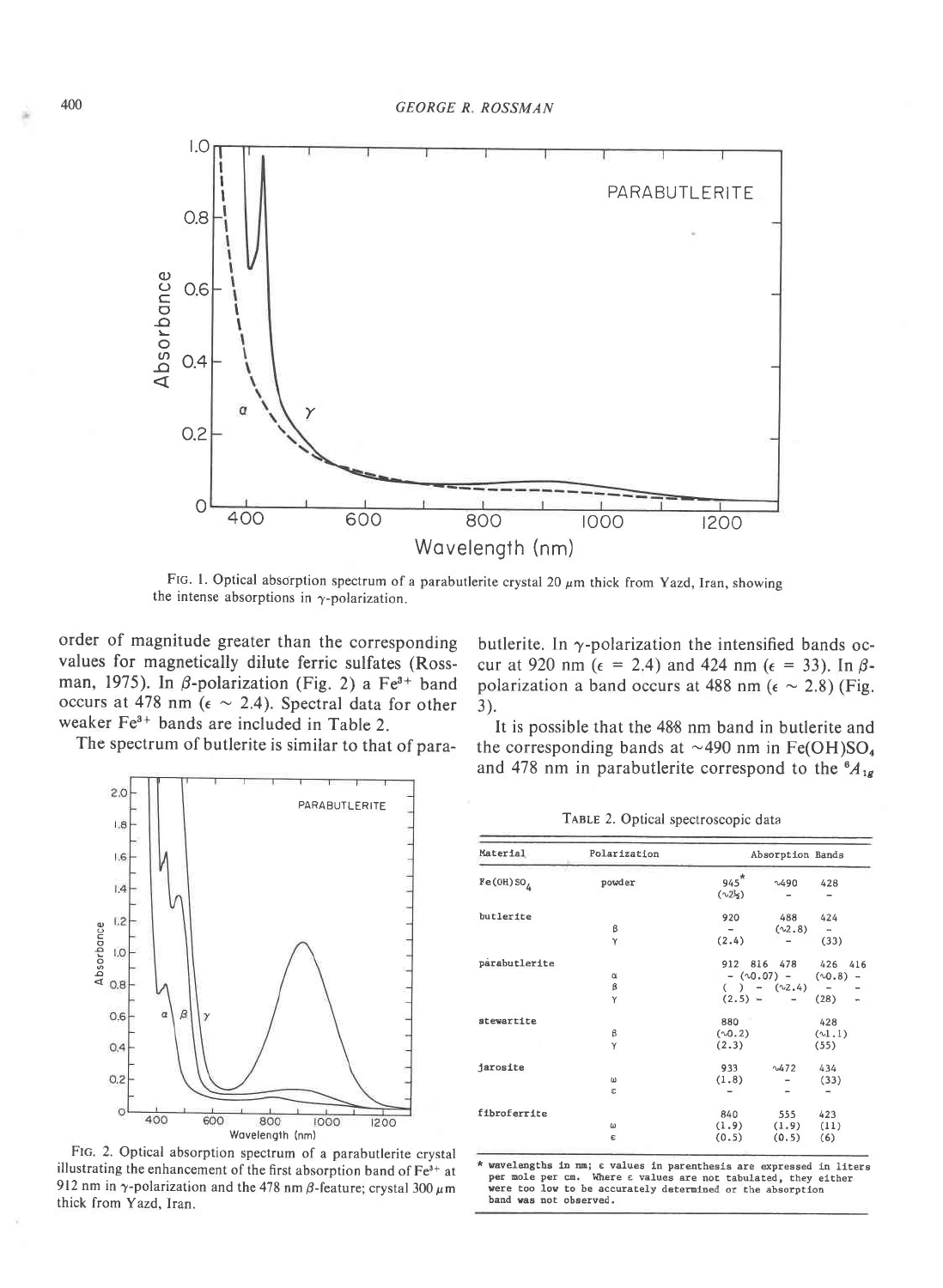

FIG. 3. Optical absorption spectrum of a butlerite crystal 106  $\mu$ m thick from Jerome, Arizona.

 $\rightarrow$ <sup>4</sup> $T_{2g}$  transition of Fe<sup>3+</sup>; however, they occur at significantly lower wavelengths than the  $T_{2g}$  transition in magnetically dilute  $Fe<sup>3+</sup>$  sulfates. Alternatively, these features could arise from transitions to the components of the octahedral  $({}^4A_{1g}, {}^4E_g)$  state which has been split by the lower symmetry at each  $Fe<sup>3+</sup>$  site. Resolution of this ambiguity will probably have to wait until detailed theoretical studies become available for magnetically coupled  $d^5$  systems.

## Magnetic susceptibility data

All the compounds display effective magnetic moments which are reduced below the value of 5.9-6.0 Bohr magnetons found in magnetically dilute ferric sulfates. The reduced magnetic moments which decrease at low temperatures indicate that the  $Fe<sup>3+</sup>$ cations are antiferromagnetically coupled. The magnetics of  $Fe(OH)SO<sub>4</sub>$  have been previously reported by Cattrall et al., (1971) and Powers et al., (1975). The effective magnetic moment per iron decreases from  $\mu = 3.84$  B.M. at 298°K to 2.0 B.M. at 85° and 0.84 B.M. at  $15^{\circ}$ . The gram magnetic susceptibility,  $\chi_{\rm g}$ , of parabutlerite is 2.5  $\times$  10<sup>-5</sup> cgs (296 K, 10.0  $k\theta e$ ) corresponding to an effective magnetic moment per iron  $\mu = 3.3$  B.M. For butlerite  $\chi_{g} \simeq 3.1 \times 10^{-5}$ cgs and  $\mu \simeq 3.8$  B.M. Due to both the limited quantity of sample available for the magnetic study and to the presence of impurity phases, the values for butlerite must be considered approximate.

#### Discussion-7Å chains

Moore and Araki (1974b) noted the close\_physical similarity among compounds that possess 7A octahedral corner-linked chain structures. In particular, they observed that minerals with 7A structures involving chains of  $Fe<sup>3+</sup>$  in six-fold oxygen coordination are yellow to orange in color. The common color

of these structures can be understood in terms of the enhancement of color which occurs in antiferromagnetically coupled linear chains of OH-bridged Fe3+. The structural prototype of the 7Å chain is  $Fe(OH)SO<sub>4</sub>$ . Its yellow color is determined largely by the intensity enhanced  $^{6}A_{1g}\rightarrow(^{4}A_{1g},E_{g})$  absorption band of Fe<sup>3+</sup> which absorbs the violet and blue components of the visible spectrum. Butlerite and parabutlerite are further examples of this class of compounds.

Stewartite,  $MnFe<sub>2</sub><sup>3+</sup>(H<sub>2</sub>O)<sub>6</sub>(OH)<sub>2</sub>(PO<sub>4</sub>)<sub>2</sub>$ , is one of the minerals with the  $7\text{\AA}$  Fe<sup>3+</sup> chain structure referred to by Moore and Araki (1974b). The mineral is strongly pleochroic from orangish-yellow  $(\gamma)$  to colorless  $(\alpha)$ . Cleavage platelets (010) of stewartite provide nearly centered  $Bx_a$  figures which allow  $\gamma$  and  $\beta$ spectra to be conveniently obtained. The optical spectrum (Fig. 4) is similar to that of the ferric hydroxy sulfates, consisting of the  ${}^{4}T_{1g}$  band at 880 nm and the  $(A_{1g}, E_{g})$  band at 428 nm. Both bands show intensity enhancement indicating antiferromagnetic exchange coupling of the  $Fe<sup>3+</sup>$  cations in the chain. It is interesting to note that the spectroscopic features of



FIG. 4. Optical absorption spectrum of a stewartite crystal showing enhanced  $Fe<sup>3+</sup>$  absorption bands and  $Mn<sup>2+</sup>$  bands without enhancement. Crystal from the Fletcher Pegmatite, N. Groton, N. H.: for  $\lambda = 300-700$  nm, 22  $\mu$ m thick; for  $\lambda = 700-1400$  nm, 150  $\mu$ m thick.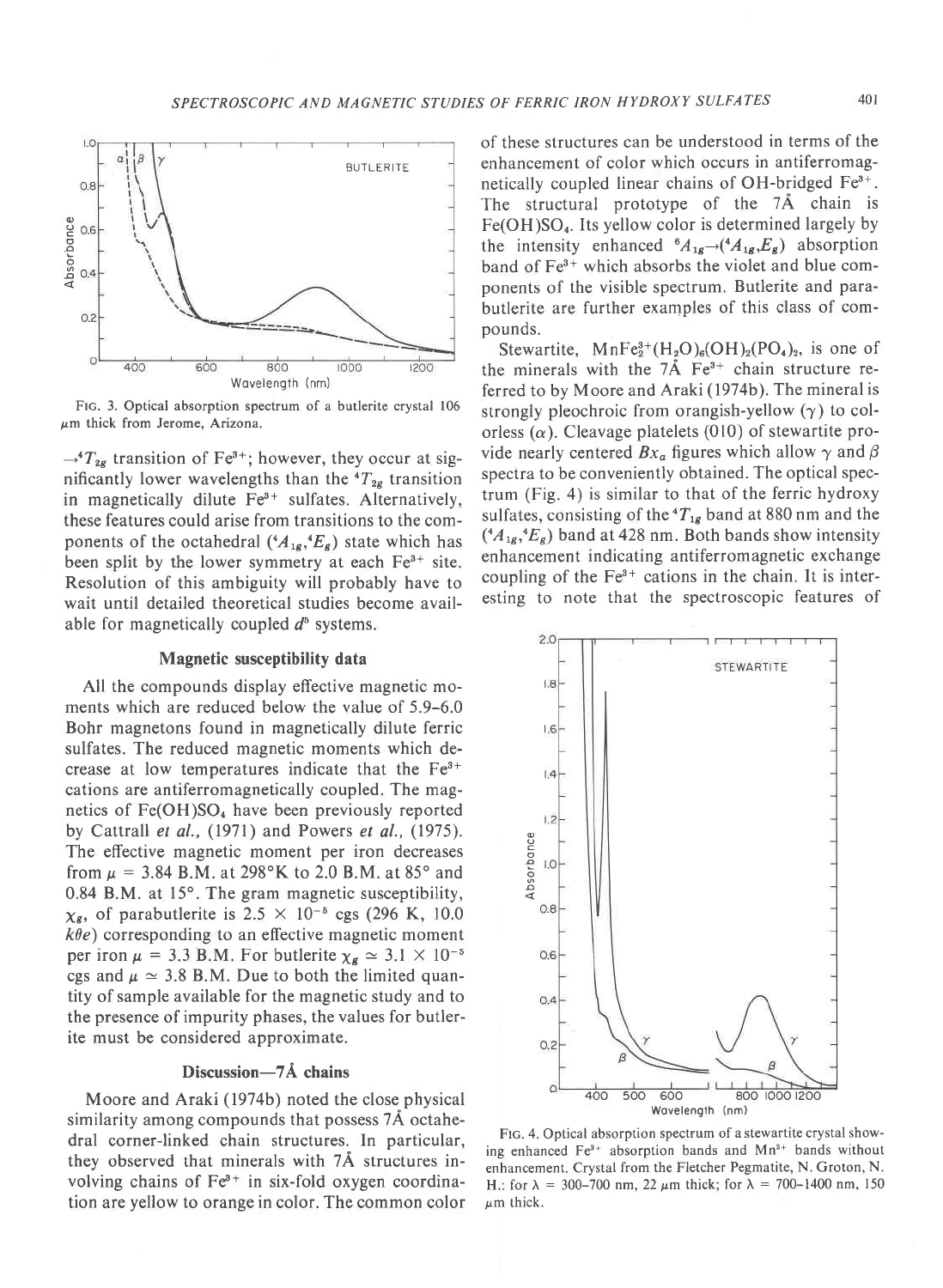$Mn^{2+}$ , which is isoelectronic with  $Fe^{3+}$  and present in stewartite in the ratio of one  $Mn^{2+}$  to two  $Fe^{3+}$ , have very low intensities. The  ${}^4T_{1g}$  and  $({}^4A_{1g},{}^4E_g)$  bands of  $Mn^{2+}$  would be expected to occur in the vicinity of 550 nm and 400 nm respectively. For comparison, they are found at 540 nm and 402 nm in MnSO<sub>4</sub>.4H<sub>2</sub>O (Lohr and McClure, 1968). The weakness of these bands in the spectrum of a thin crystal of stewartite indicates that the  $Mn^{2+}$  ions are not situated structurally in clusters or extended chains. The determination of the stewartite structure by Moore and Araki (1974a) shows that the Mn<sup>2+</sup> is arranged in octahedra isolated from adjacent  $Mn^{2+}$  by hydrogen bonds and from  $Fe<sup>3+</sup>$  by intervening PO<sub>4</sub> tetrahedra.

The similarity of the stewartite spectrum to the spectra of the hydroxy-sulfates underscores the dominant role of the hydroxobridged chain in determining the color and spectroscopy of these substances and illustrates that the change from  $SO_4^{2-}$  to  $PO_4^{3-}$  ligation does not constitute a large perturbation upon the intrinsic properties of the chain. In the hydroxy sulfate series it was observed that the change from  $SO_4^2$ coordination to coordination by  $H_2O$  did not significantly alter the dominant spectroscopic features of the hydroxobridged chain.

#### Fibroferrite

Optical and magnetic data suggest that the  $Fe<sup>3+</sup>$  in fibroferrite share  $OH^-$ , but that the fibroferrite structure is fundamentally different from other members of the basic iron sulfate series. The optical spectrum shows three  $Fe<sup>3+</sup>$  absorption bands at 840, 555, and 423 nm, all polarized parallel to the fiber axis (Fig. 5). The absorption bands have enhanced intensities (Table 2) indicative of cation interaction. The fibroferrite spectrum differs from the spectra of the other Fe(OH)SO<sub>4</sub> compounds in several respects. The 840 nm band is at higher energy than the  ${}^{4}T_{1g}$  bands of the other compounds; the well-resolved 555 nm band is at an energy expected for the  ${}^4T_{1g}$  band, but is at significantly lower energy than the  $\sim$ 490 nm band in  $\beta$ -polarization in the others; the  $\epsilon$ -values, while greater than in magnetically dilute compounds, are not as great as in the other basic iron sulfates. The lower  $\epsilon$  values can be anticipated when the intensity of color of parabutlerite and fibroferrite are compared.

Fibroferrite in the form of slightly greenish-yellow fibers has a magnetic moment of 3.72 B.M. at 297°K. When the mineral alters (dehydrates?) to a yellow crumbly material, the moment rises to 4.40 B.M. Because of the difficulty in obtaining fibroferrite com-



Flc. 5. Optical absorption spectrum of a bundle of fibroferite fibers 250  $\mu$ m thick soaked in a liquid with  $n<sub>D</sub> = 1.54$  (specimen from Cyprus).

pletely free of the yellow alteration product, the value 3.72 B.M. may be somewhat higher than the true value. The antiferromagnetic interaction and the enhanced intensities of the absorption bands suggest that the  $Fe<sup>3+</sup>$  are joined through OH bridges, although the exact details of this linkage cannot be ascertained from these data.

# Jarosites-two-dimensional cation sheets

The second series of minerals is typified by the mineral jarosite,  $KF_{3}(SO_{4})_{2}(OH)_{8}$ . The optical spectroscopic study of jarosite constitutes a major extension of the work with enhanced absorption intensities in antiferromagnetically coupled systems from structures with one-dimensional interactions to structures with two-dimensional interactions. Jarosite is isostructural with alunite,  $KAl<sub>3</sub>(SO<sub>4</sub>)<sub>2</sub>(OH)<sub>6</sub>$  (Hendricks, 1937). The alunite structure (Wang et al., 1965) consists of two-dimensional sheets of hydroxo- and sulfate-bridged  $Al^{3+}$  wherein each  $Al^{3+}$  is coordinated to  $3$  OH<sup>-</sup> groups and  $3$  SO<sub>4</sub><sup>2-</sup> groups. Each OH<sup>-</sup> group bridges two  $Al^{3+}$ . The hydroxobridged sheets are separated from each other by the potassium ions. Miner-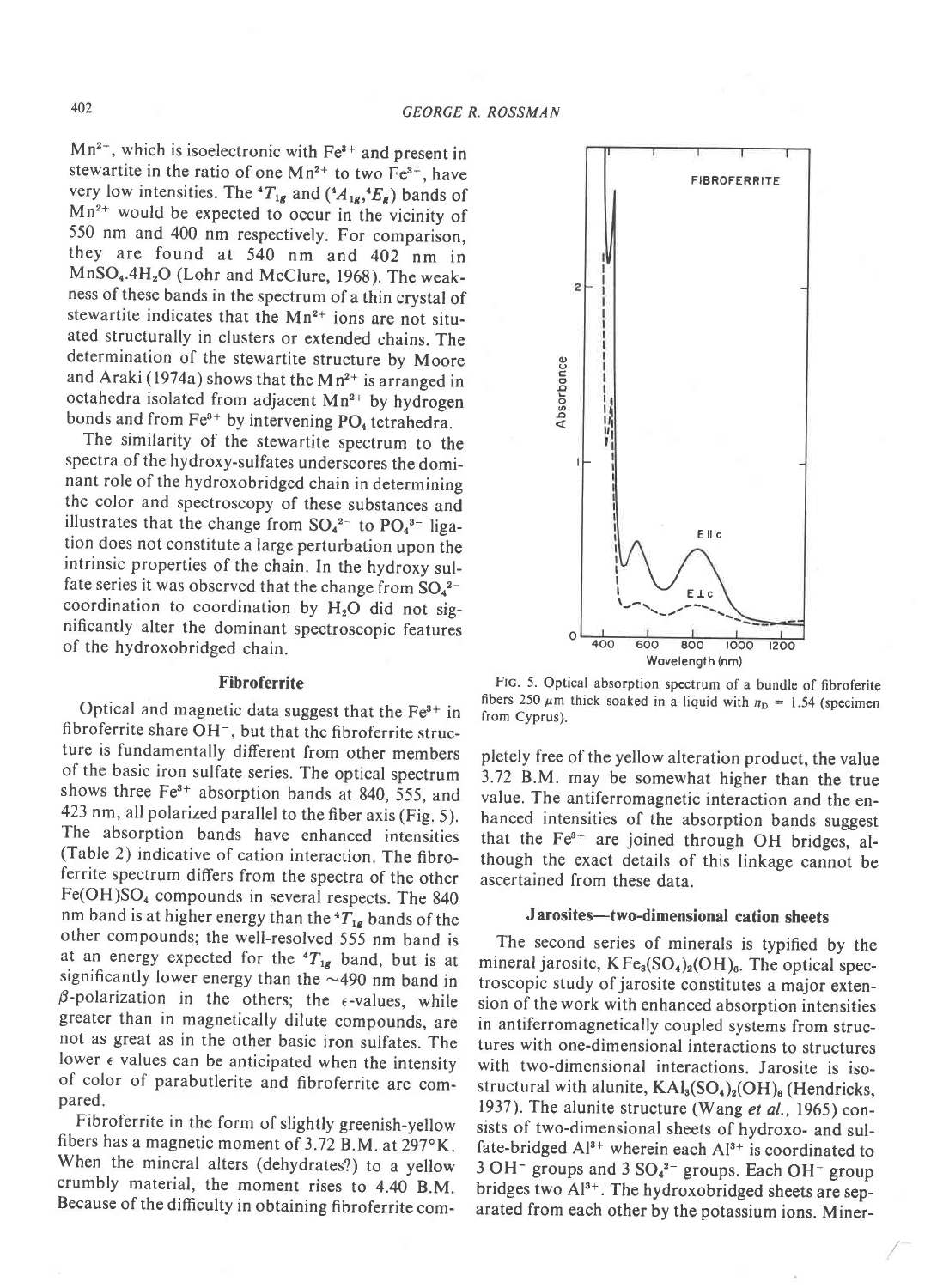als and compounds which have various cations substituting for potassium are isostructural with jarosite (Hendricks, 1937) and are referred to as jarosites.

The refractive index-pleochroism-structure correlation can be easily extended from one-dimensional clusters and chains to the two-dimensional hydroxobridged Fe'+ sheets of jarosite, natrojarosite, argentojarosite, hydronium jarosite, and plumbojarosite. All of the jarosites are markedly pleochroic. The color is more intense when the vibration direction of the incident light is parallel to the cation sheets  $(\omega)$ . In this direction the refractive index is about 0.1 greater than in the  $\epsilon$  direction (Larsen and Berman, 1934; Posnjak and Merwin,1922). The spectroscopic features found for the minerals containing the linear hydroxobridged chains are also observed in the spectra of the two-dimensional jarosite sheet. The single-crystal spectrum of a Pershing County, Nevada, jarosite shows absorption bands in  $\omega$  at 933 nm  $(\epsilon = 1.8)$  and at 434 nm  $(\epsilon \sim 33)$  (Fig. 6). These features are greatly enhanced in the  $\omega$  spectrum compared to the  $\epsilon$  spectrum. The spectrum of synthetic jarosite obtained as a paste in a liquid of high refractive index is similar to the spectrum of the natural crystal. The  $Fe<sup>3+</sup>$  ions in jarosite are antiferromagnetically coupled. At 298 K,  $\mu = 3.54$  B.M. and falls to 0.85 B.M. at 15 K. (Powers et al.,1975).

## Conclusions

- (1) Minerals with 7Å corner-linked  $Fe<sup>3+</sup>$  chains show  $Fe<sup>3+</sup>$  absorption bands of enhanced intensity when the vibration direction of the incident light is along the cation chain.
- (2) Enhanced  $Fe<sup>3+</sup>$  absorption bands are found in the spectra of minerals such as jarosite which contain extended two-dimensional hydroxybridged  $Fe<sup>3+</sup>$  sheets when the vibration direction of the incident light is in the plane of the cation sheet.
- (3) The enhanced intensities of the spin-forbidden bands and the resulting pleochroism are associated with antiferromagnetic coupling among the  $Fe<sup>3+</sup>$  ions.
- (4) Anistropy and enhanced absorption band intensity indicate sharing of  $Fe<sup>3+</sup>$  polyhedra but do not uniquely define the structural arrangement.

#### Experimental details

Several batches of basic iron sulfate were prepared by the methods of Johanson (1962) and Posnjak and

FIG. 6. Optical absorption spectrum of a jarosite crystal 22  $\mu$ m thick from Pershing County, Nevada.

Merwin (1922). Their identity was confirmed by powder X-ray diffraction, infrared spectra, and wet chemical analysis (Powers et al., 1975). Butlerite (NMNH #95953) was from the United Verde Mine, Jerome, Arizona (Lausen, 1928). Its identity was verified by its distinctive color, locality, and crystal morphology. Parabutlerite was from Yazd, Iran. Its identity was confirmed by external morphology, optics, and wet-chemical analysis. Analysis: calculated for Fe(OH)SO<sub>4</sub>.2H<sub>2</sub>O: Fe, 27.2 found: Fe, 26.8, 26.8. The fibroferrite was from Cyprus. Its identity was confirmed by morphology and refractive indices. Analysis: calculated for  $Fe(OH)SO<sub>4</sub>$ .5H<sub>2</sub>O: Fe, 21.6; found: Fe, 21.6. The jarosite spectrum which is discussed was obtained from mm-sized brown crystals from Sulfur, Pershing County, Nevada, which were labeled carphosiderite [hydronium jarosite,  $(H<sub>3</sub>O)Fe<sub>3</sub>(SO<sub>4</sub>)<sub>2</sub>(OH)<sub>6</sub>$  CIT #6583. The identity as jarosite was confirmed by infrared spectra which in the  $1500-1700$  cm<sup>-1</sup> region were more nearly identical to the spectrum of synthetic jarosite than to the spectrum of synthetic hydronium jarosite. There was, however, some indication of the 1575 cm<sup>-1</sup> feature discussed by Wilkins et al. (1974) indicating some substitution of  $H_3O^+$  for K<sup>+</sup>. Synthetic jarosite was prepared by the method of Fairchild ( 1933 ) and characterized by powder X-ray diffraction, infrared